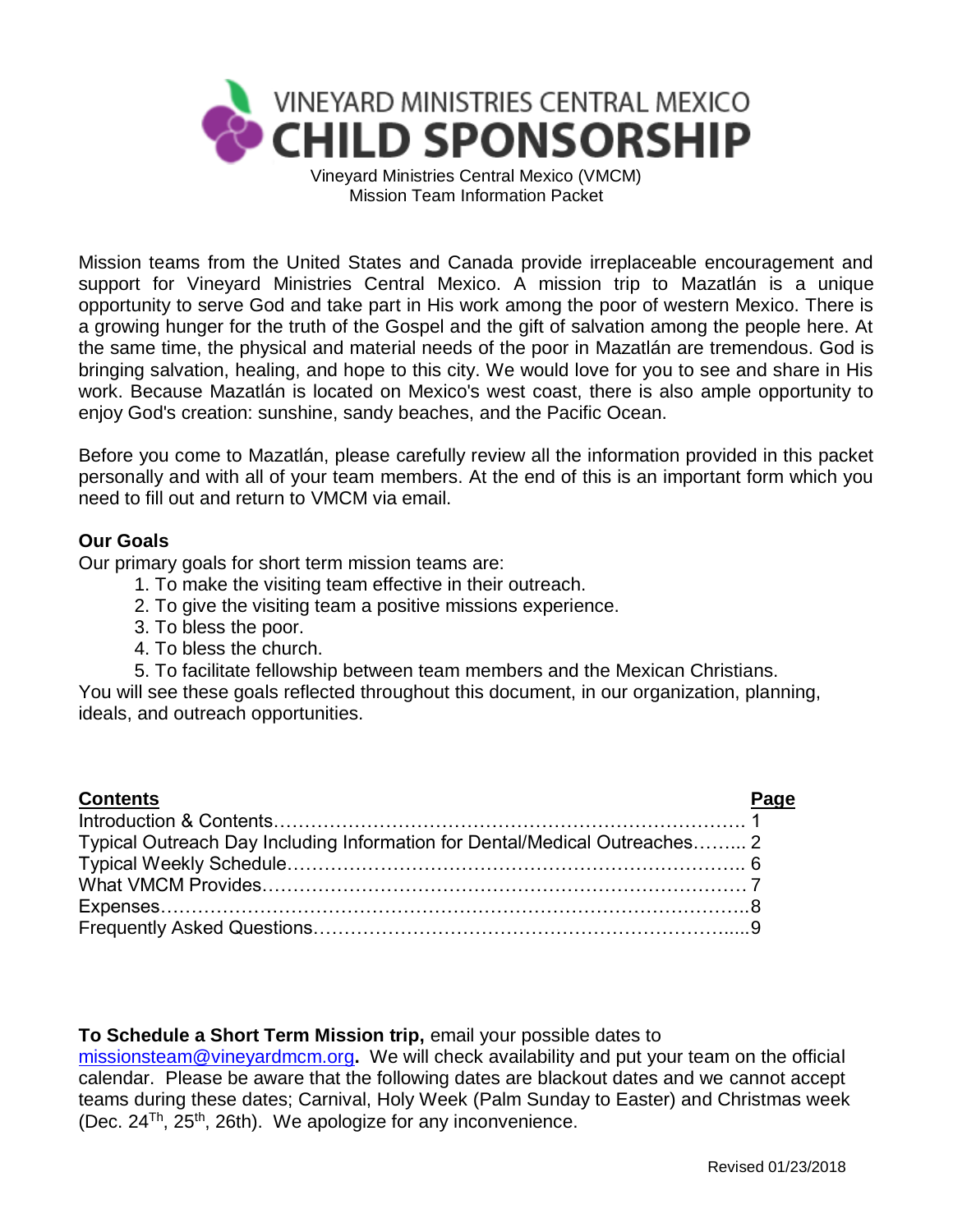# **Typical Outreach Day**

At the start of the day, teams leave their hotel and walk five minutes to the church. After praying, Vineyard staff serve a generous buffet-style breakfast. Depending on the day's activities, breakfast will begin between 8:00 and 9:00am. Teams are welcome to come earlier for team devotions or prayer time. Church staff join the teams for breakfast, providing a good opportunity for team members to get to know members of our team. Teams are encouraged to greet staff, which is a great chance to brush up on Spanish skills.

After breakfast, the team and staff load up La Viña's vans or buses. On the way out to the colonias, we stop at Mazatlán's Sam's Club to buy food and other necessities for the day's outreach. Usually, we arrive at the colonia around 10:30, depending on how far away the colonia is from the tourist area. There are several different outreach options or combinations of options that may happen on a given day. Teams may distribute groceries or bags of clothing or toys to needy families. Medical and dental teams may set up a clinic in the local colonia church. Teams may use the mobile kitchen to provide a hot meal. If the team has prepared dramas, puppet shows, Sunday school lessons or activities for children, worship, testimonies, or preaching for adults, we will invite the colonia to a service for these activities. Team members may go to a home to pray for an injured individual. If a team would prefer to do construction, some team members may pour concrete, paint, or other physical activities.

## **Distribution of food bags, groceries, or toys**

Any time that a large number of items are given away to needy people, chaos can happen. In order to ensure equitable, orderly distribution of goods, we use a ticket system that allows both those serving and those being served to feel blessed. We do ask that no toys, clothes, food, or money are distributed apart from VMCM organized distributions, as these can cause jealousies and mob like behavior.

The bags will be prepared ahead of time. Toy and clothes bags will be prepared by the team in the donation room prior to leaving the church. If we plan to distribute food bags, we will purchase sufficient beans, rice, cooking oil, sugar, soap, detergent, etc. to supply about 100 needy families. Team members then bag up the food in Sam's parking lot. Tickets will be made ahead of time corresponding to the number of bags we have prepared: 100 tickets for every 100 bags of groceries, etc.

When we arrive in the colonia, the team will be split into groups of 3-5 with a translator and given tickets to distribute. Each group will hand out tickets at homes in the colonia, beginning with those nearest to the distribution site. Each home receives one ticket, and tickets are only given to adults. During this time, if the group encounters a home with a sick or injured person, groups are encouraged to pray for the person and the home. When giving tickets, the group will tell the person when and where to redeem the ticket, for example: 11:30 by the large tree, or 12:00 at the Vineyard colonia church.

Residents of the colonia return with their tickets and gather around the bus where the bags are stored. As we wait to begin distributing food from the van, team members talk with the people who've gathered. The outreaches also attract a large number of children, all of whom love to play games (especially soccer) and interact with the team. The team can also pray for any of the people who have a need. At this time, other team members may serve lunch from the mobile kitchen or may entertain the children using the mobile Sunday school. Teams may perform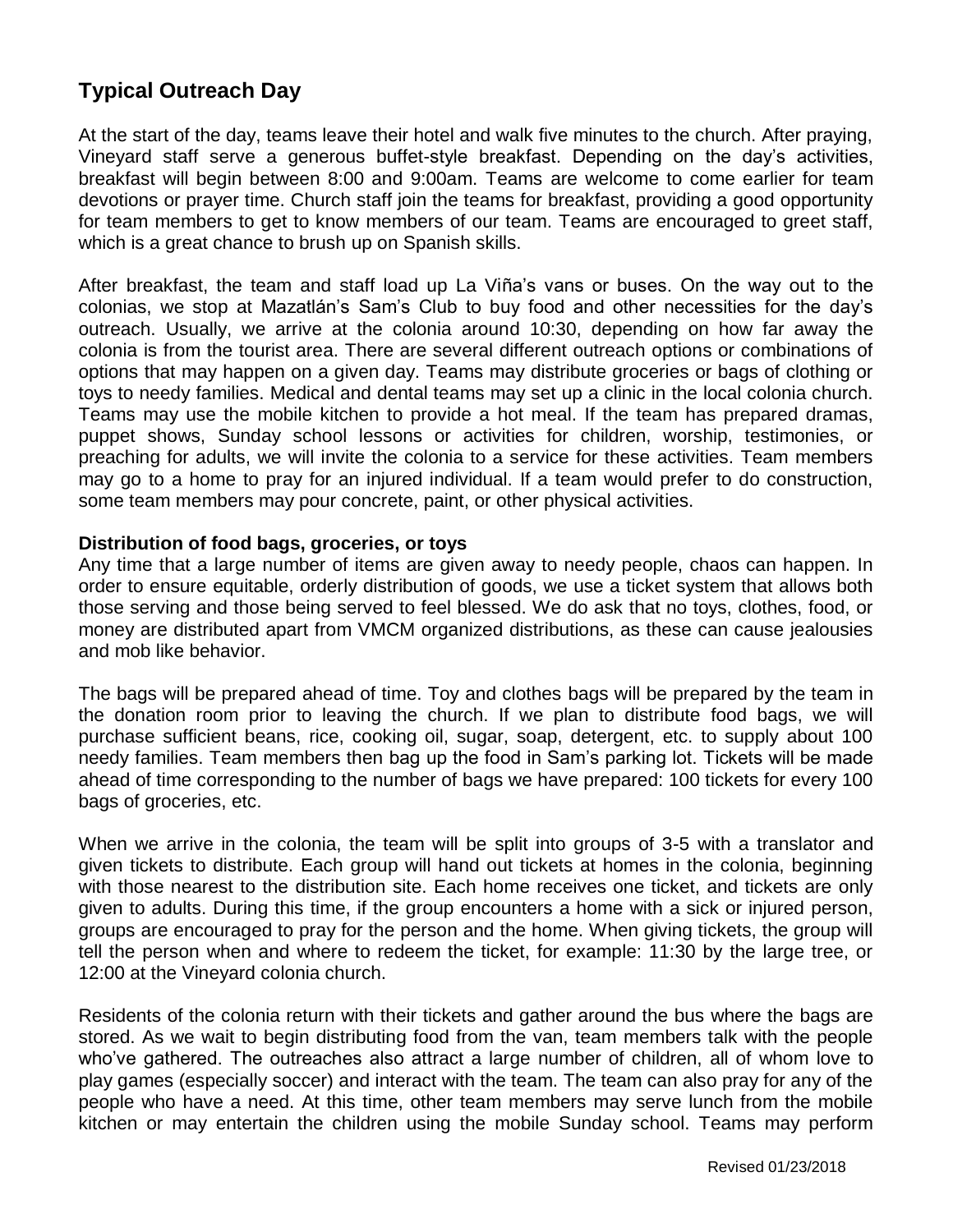Christ centered dramas or give personal testimonies. All of these activities can work together on one outreach day.

When bag distribution is ready to begin, the adults with tickets form lines. A member of the church staff announces our purpose for coming, to share food as well as the love of Jesus Christ, and prays over the people. When all those with tickets have received their bags, ideally no left over bags remain. However, after an hour or so if no one has claimed the few remaining bags, extras are divided among any other adults who have come.

## **Medical and dental clinics**

Teams whose members include dental and/or medical professionals may have the opportunity to hold dental or medical outreaches in the colonias. Such outreaches can also be coordinated with food distribution. Because the church does not have a medical doctor on staff, medical supplies must be supplied by the team members. This can be done by bringing medications or money to purchase them in Mazatlán. And though the church's dental clinic is in operation, donations of dental supplies are always welcome. In fact, the clinic depends on donations. Make sure that VMCM knows you are bringing a doctor or dentist before you come to ensure that we use your team the most effective way possible. We can send you a list of the medicines you will most often need before you leave.

## **Construction teams**

Often we need some help with various physical projects. The projects are highly varied, from painting to pouring concrete, and may or may not be available depending on when your team comes. If you would like to do some physical labor, make sure to let us know how many people from your team are interested, and their specific skills, for example: 2 carpenters, 1 painter, and 3 other people who are handy but not professionals.

#### **Lunch options**

Often teams will return to the church to eat a generous lunch made my VMCM staff. The team may even have some time in the afternoon to hit the beach with VMCM boogie boards or take a nap before going on an evening outreach. Other times, the team may do outreach all day in the same place and VMCM will bring the food to the team. Sometimes when teams use the mobile kitchen, they eat the same food they are serving to the people. If this is the case, team members are in charge of making sure they eat. If a person gets too busy doing outreach and comes to the kitchen to grab a hamburger too late, there might not be any left! We recommend bringing along some granola bars or other quick snacks, especially for teenagers, as lunch times will probably be later than you are used to.

# **Using the mobile kitchen**

When taking out the mobile kitchen, it is best to designate a team of 6-8 people to work inside it. These workers do everything from preparing the food to serving the food. After breakfast at the main church, usually it takes the missionaries a little time to get things prepared for the team to leave. If your team designates one leader to be in charge of mobile kitchen preparation, we will give him or her a list of all the things that should be clean and ready to go in the kitchen before we leave, which can help us leave for the outreach sooner.

In the colonia, usually assume that it will take 1-2 hours to prepare the food when going around inviting people to eat. Once the food is prepared, the children line up first, with adults behind them. We will pray over the food, and then try to get everyone through the line with their plate and drink as quickly as possible. Afterwards, get some children to help pick up all the garbage.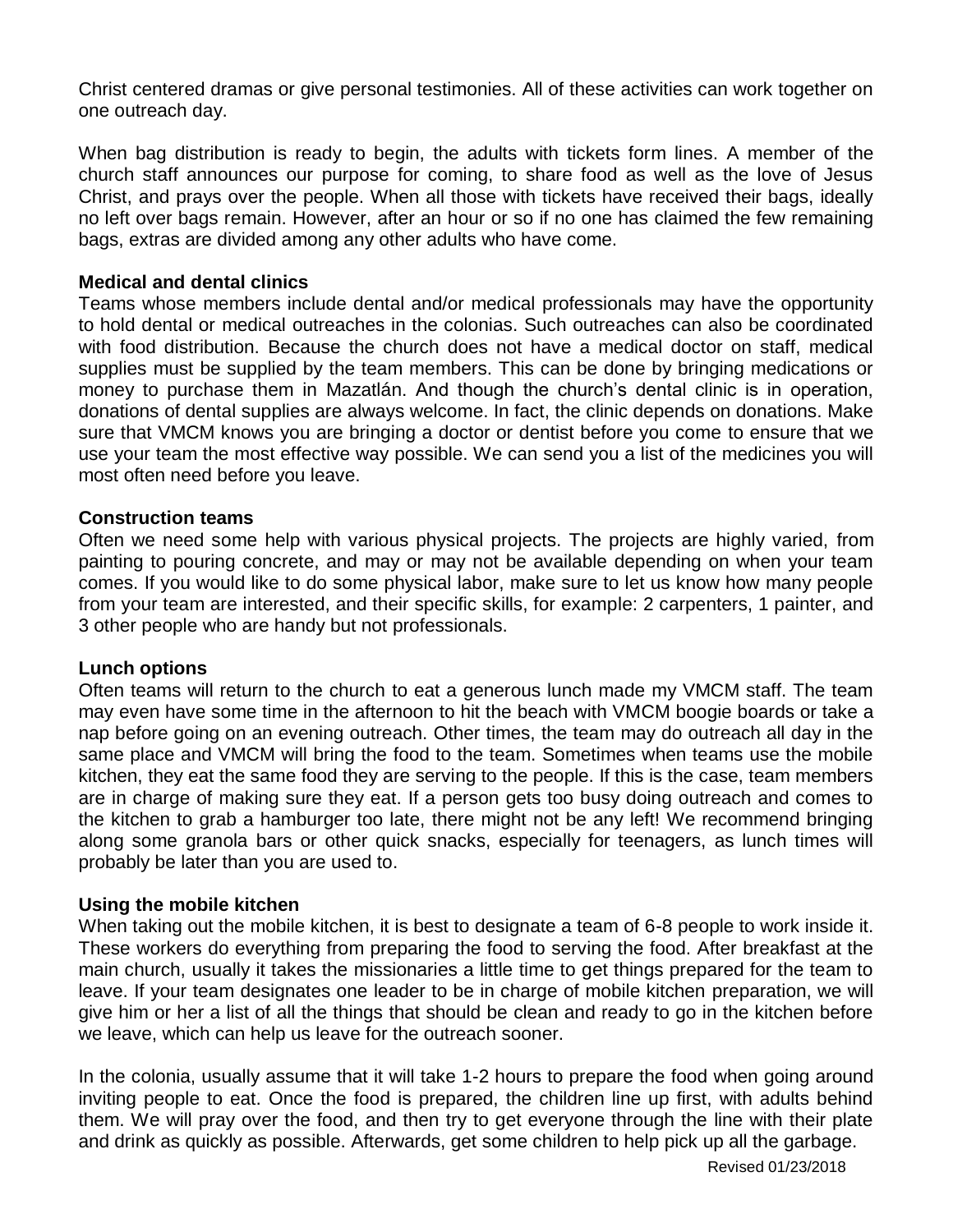## **Playing with children**

Children flock to outreach events. Often they are longing for love and attention. Even if you don't speak any Spanish, smiles and hugs go a long way. Children also love to have their picture taken, especially if you have a digital camera and can show them their picture. Children love to play soccer, jacks, jump rope, and Frisbee, if you bring these things along. They also love balloons, kites, bubbles, play-dough, and stickers. One favorite game is to pick up a child by the arms and swing them in a wide circle, although you will probably get tired long before they do! Games like duck, duck, goose and red rover are also popular favorites.

We do have a few guidelines when playing with children for your safety, VMCM's safety, and the children's safety. If you bring toys to give away make sure to check all toys with VMCM staff. Do not plan to give away toys unless you have enough for every single child AND you have already pre-approved toy distribution with the missionary in charge. On any given day of outreach, it is best to bring along only what you can play with. If you bring a soccer ball, play soccer with as many kids as you can. If you give the soccer ball to the first kid who shows up, no one else will get to play, and jealousies begin. Tell the children they can borrow the toys, but not keep them. Remember you can find yourself in the middle of a mob with the littlest children getting knocked down even when giving away small items like candy and stickers. If this happens, have the children form a line or have several members of your team distribute the items at the same time. Never give children any money, even a few pesos. Never offer to give a child a ride anywhere in a vehicle.

## **Prayer Groups**

Although most activities have room for prayer, some team members may want to do more. We highly encourage prayer, and have seen amazing miracles happen when teams pray for hurting people. If a small group would like to pray in people's homes, usually the missionary may know of some nearby people with needs or who are open and receptive to receiving prayer. He or she may take the group to these homes. Prayer groups will need a translator with them. If no translator is available and the group would like to simply walk the streets praying for the colonia, this is also encouraged.

#### **Having a church service**

First, the chairs and sound equipment brought with the team should be set up. Then small groups walk the colonia to invite people to the service. If the service is happening alongside other activities, such as lunch on the mobile kitchen or groceries distribution, invite people to all events at the same time. While waiting for people to gather, team members talk with the residents and play with the children who come.

The percentage of Mexico's population under twenty years old is far larger than that of the US or Canada. Therefore, when planning a service, know that usually there will be far more children present than adults. Services may include dramas, skits or puppet shows the team has prepared that communicate the love of God and the truth of the Gospel. Some team members may share personal testimonies. We provide translation. Teams with special talents (juggling or balloon making, to name a couple) are also able to share. Normally, a simple presentation of the Gospel is given to the children and adults together. Then half the team takes the children somewhere else to do a craft, play games, or hear Bible stories, while the other half ministers to the remaining adults. Remember when preparing children's activities that you will often have more than 100 kids. If you can provide arts and craft supplies for that many children, their response will be ecstatic. While the children do are occupied, a member of the team shares a brief evangelistic message with the adults. Afterwards, we invite people to come forward to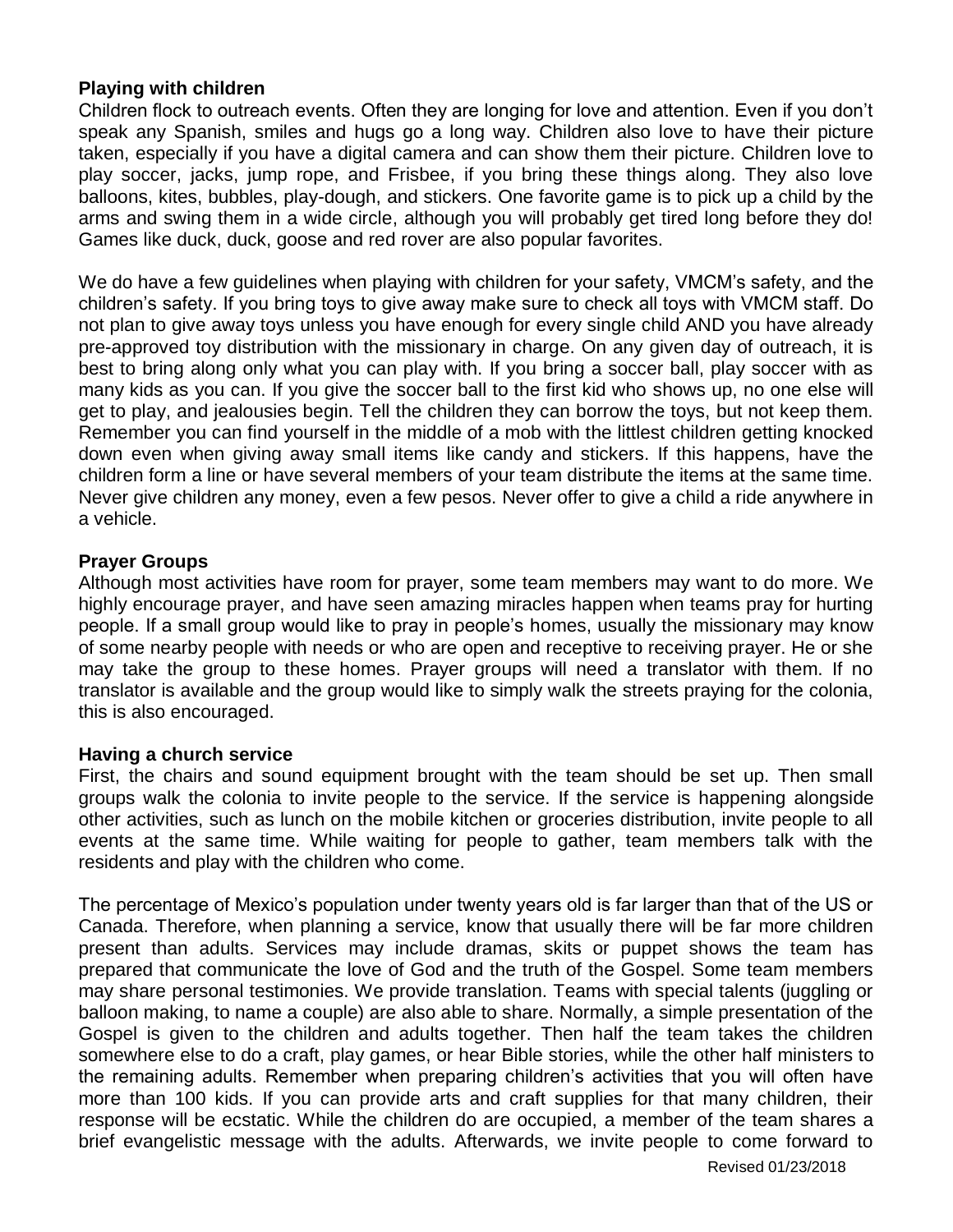receive Christ or to receive prayer for healing or other needs. Team members and church staff pray in groups of two or three for the people who come forward. This is the most exciting part of the outreach, glory to God! Usually most of the adults would like prayer and are even willing to wait until you finish praying for someone else.

# **End of the day**

At the end of the day, we load up the van with the equipment and chairs, and head back. We arrive at the church, unload the equipment, and wash any dishes or other items we may have dirtied during the day. Teams are free to meet in the church building afterward for "debriefing". The day's work is officially ended and team members can catch a late dinner at any of the fantastic Mazatlán restaurants or return to their hotel to rest up for another day of serving Jesus. Some days may be half days giving the team plenty of time to relax on the beach. Others may be 12 hour, highly exhausting days. Other times the outreach may be split into two times: a morning outreach, a break for lunch and beach time, and an evening outreach. Your group needs to stay very flexible with the schedule, and remember that in Mexico often things come up at the last minute and may affect the schedule. The more flexible your team is, the more you will enjoy whatever activity you may do.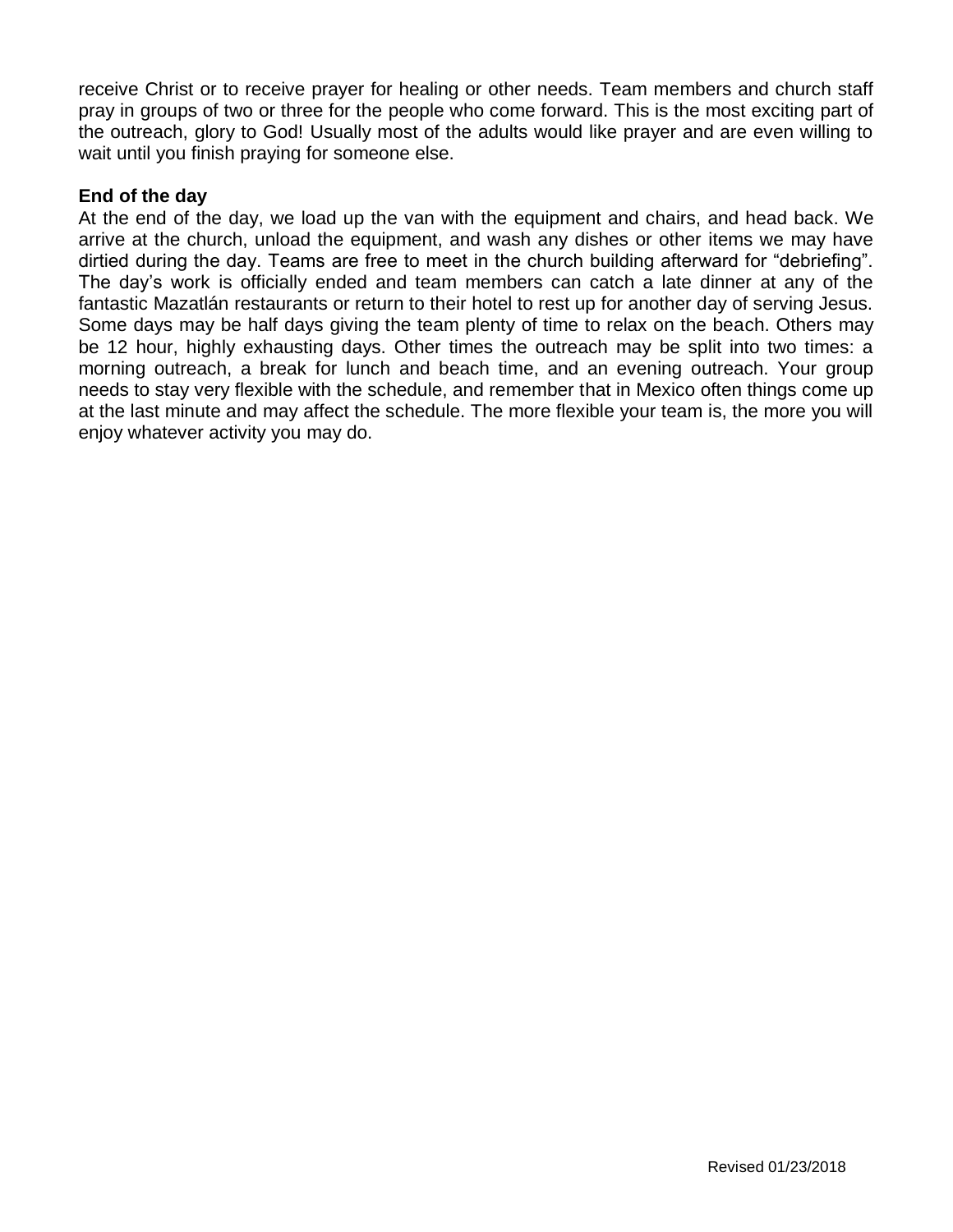# **Typical Weekly Schedule**

Most teams come for 8 days and 7 nights. You may arrive any day of the week, but keep this information in mind when planning your trip. When you arrive, we will meet you at the airport right outside of customs. All of the luggage is loaded into a pickup truck and everyone is taken by van to the hotel. The church has done check-in ahead of time and keys to rooms are distributed immediately upon arrival at the hotel. After settling in, you will meet in the lobby and discuss the schedule for the time you are Mazatlán and a brief orientation. You have the rest of the day to relax and get comfortable.

# **Sunday**

The team will attend the morning English church service at 9am. If you have team members who preach in your church or are a part of your church's worship team, we would love to have them share their skills with the English church. Please let us know ahead of time if this is the case. Teams are more than welcome, although not required, to stay for the Spanish service at 11 if they would like. After a break in the afternoon, the team will attend one of the many smaller colonia church services in the evening. Be prepared to share dramas, testimonies, or kid's crafts at this service if you would like to.

## **Monday**

Monday is the day off for VMCM staff. Usually the weekends are full of feeding centers and church services, so we need a relaxing Monday to prepare for the hectic week ahead. This will be your team's day off as well. Feel free to spend time on the beach, shop in Mazatlán's historic centro, or hike up to the top of the lighthouse. Several boogie boards will be at the hotel for you to use.

# **Tuesday-Friday**

These are the typical work days when you will do the majority of your outreaches.

# **Saturday**

Depending on the schedule, Saturday may be a half day or full day. The team may help one of the colonia feeding centers in the morning and early afternoon or do other outreach activities.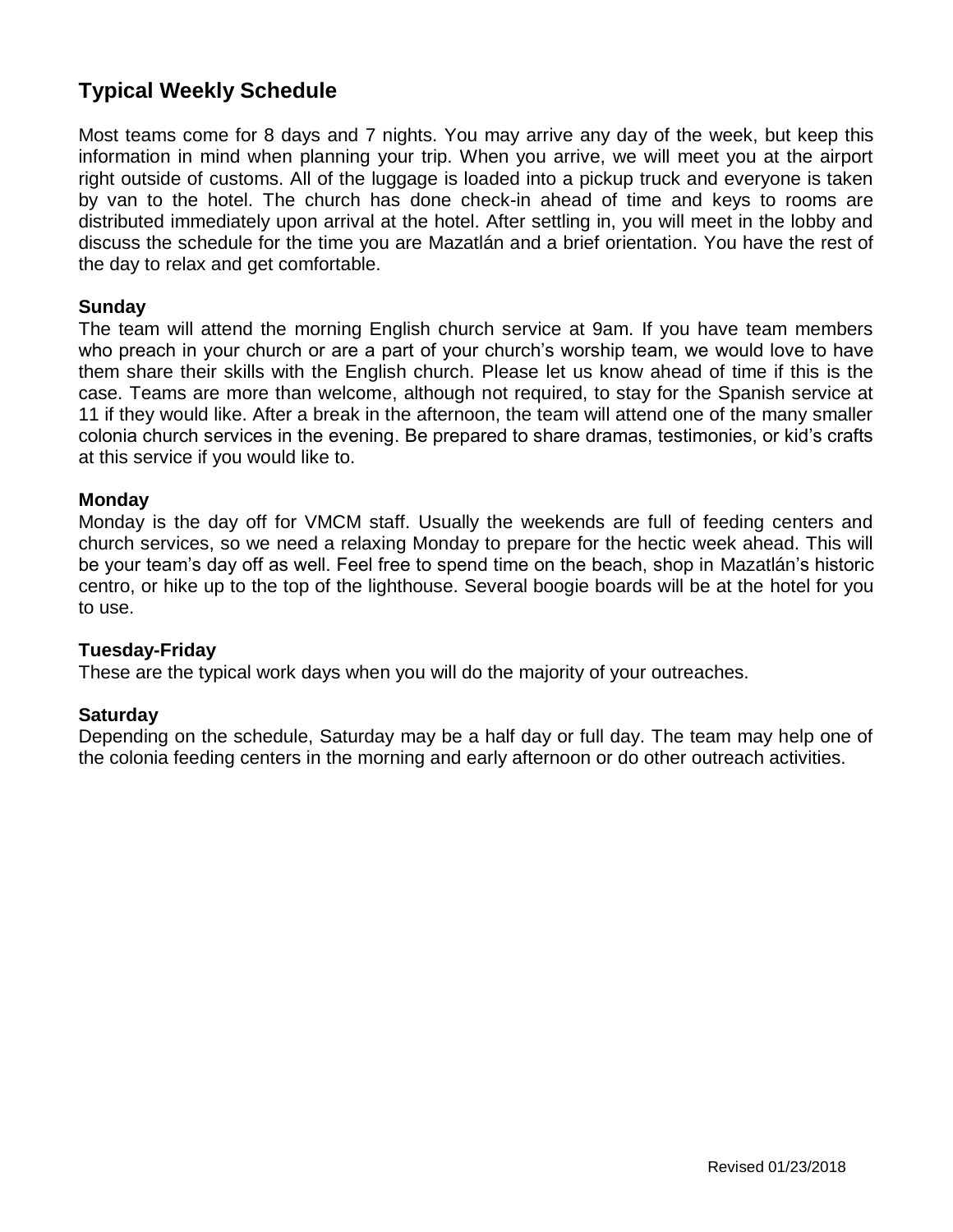# **What VMCM Provides**

- o Purified drinking water and water bottles
- o Access to a cellular phone (so that the team can be reached at any time in case of emergency)
- o Free e-mail at the church
- o Free phone calls to the US and Canada at the church
- o Boogie boards
- o Transportation to and from the airport and to all colonia outreaches
- o Two meals per day on outreach days
- o Translators for all outreaches
- o Hotel arrangements
- o Sound equipment, chairs, etc. needed for outreaches
- o Valuable mission experience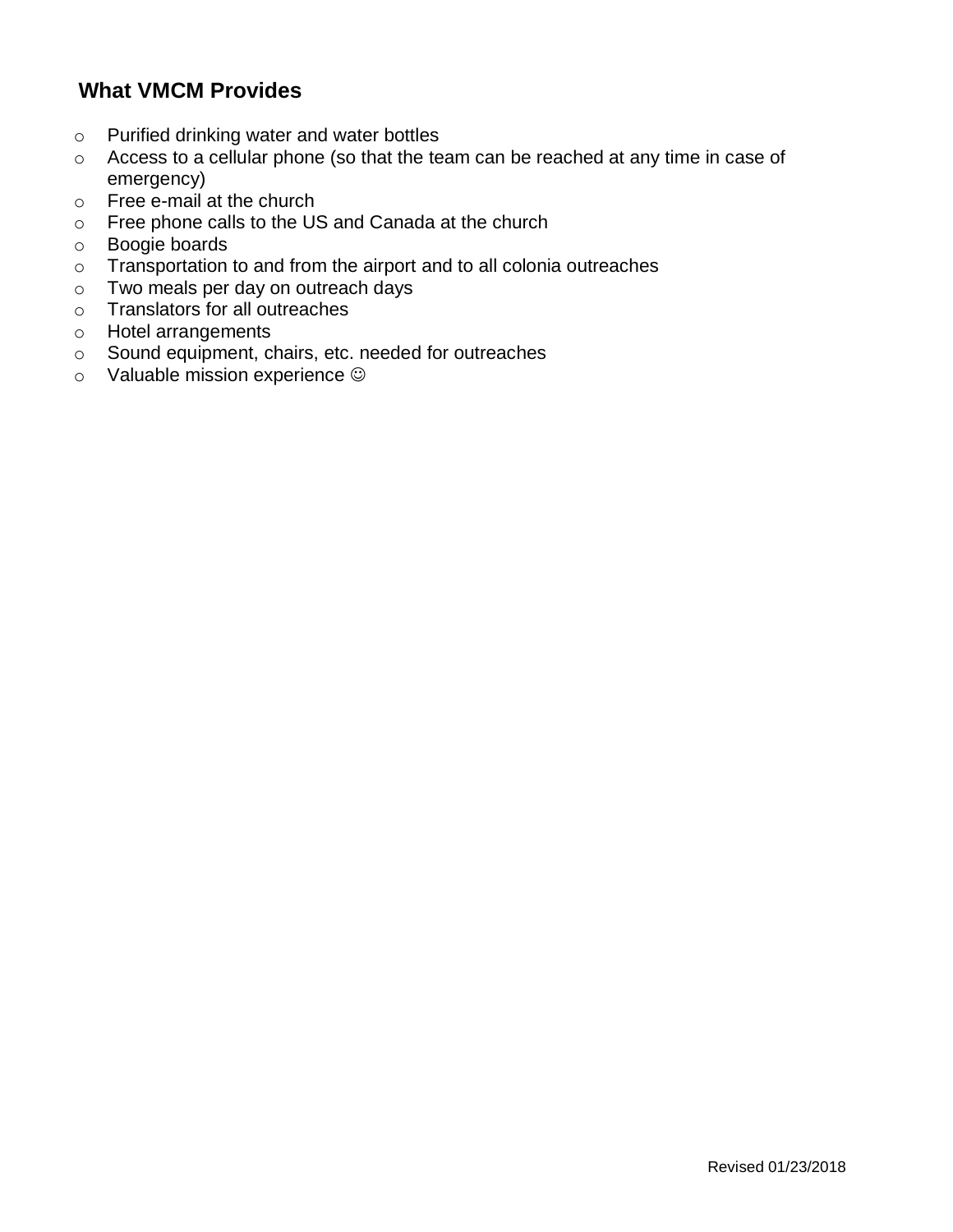# **Expenses**

### **Hotel accommodations and meals**

Accommodations and meals are arranged through VMCM. The hotel is a five-star hotel with beach access in the tourist section. Two generous meals are provided each day, except on days of arrival and departure, on Sundays and rest days. Total room and meal costs vary depending upon the number of occupants desired per room. Please list the occupants in each room and send us an email listing the occupants of Room #1, Room #2 and so on.

The suggested donations are as follows:

|                       | Per person per day |
|-----------------------|--------------------|
| 4 occupants per room: | \$60 USD           |
| 3 occupants per room: | \$65 USD           |
| 2 occupants per room: | <b>\$75 USD</b>    |
| 1 occupants per room: | \$130 USD          |

In order to avoid complications or confusion, please contact us about paying your donation four weeks before your scheduled visit. See the following page discussing how to pay.

Additional meals can be purchased in any of the many restaurants in the tourist section. Most meals cost \$6-15 USD. It is recommended that trip participants (especially teenagers) bring snacks (granola bars, crackers, cookies, etc.) if desired.

## **Outreaches**

The team is responsible for paying for outreach materials such as food for the mobile kitchen or medicines for medical outreaches. Feeding a few hundred people gets expensive. We suggest a donation of \$300 USD per day of outreach to cover outreach materials. Teams who would like to raise more outreach money prior to arriving may be able to give away other more expensive items. For groups over 20 people this amount will increase as we divide the teams and go to different colonias. There are usually four outreach days, so the total amount of outreach funds for the team usually comes to \$1200.

#### **Air Transportation**

VMCM does not coordinate air transportation. It must to be organized by your team.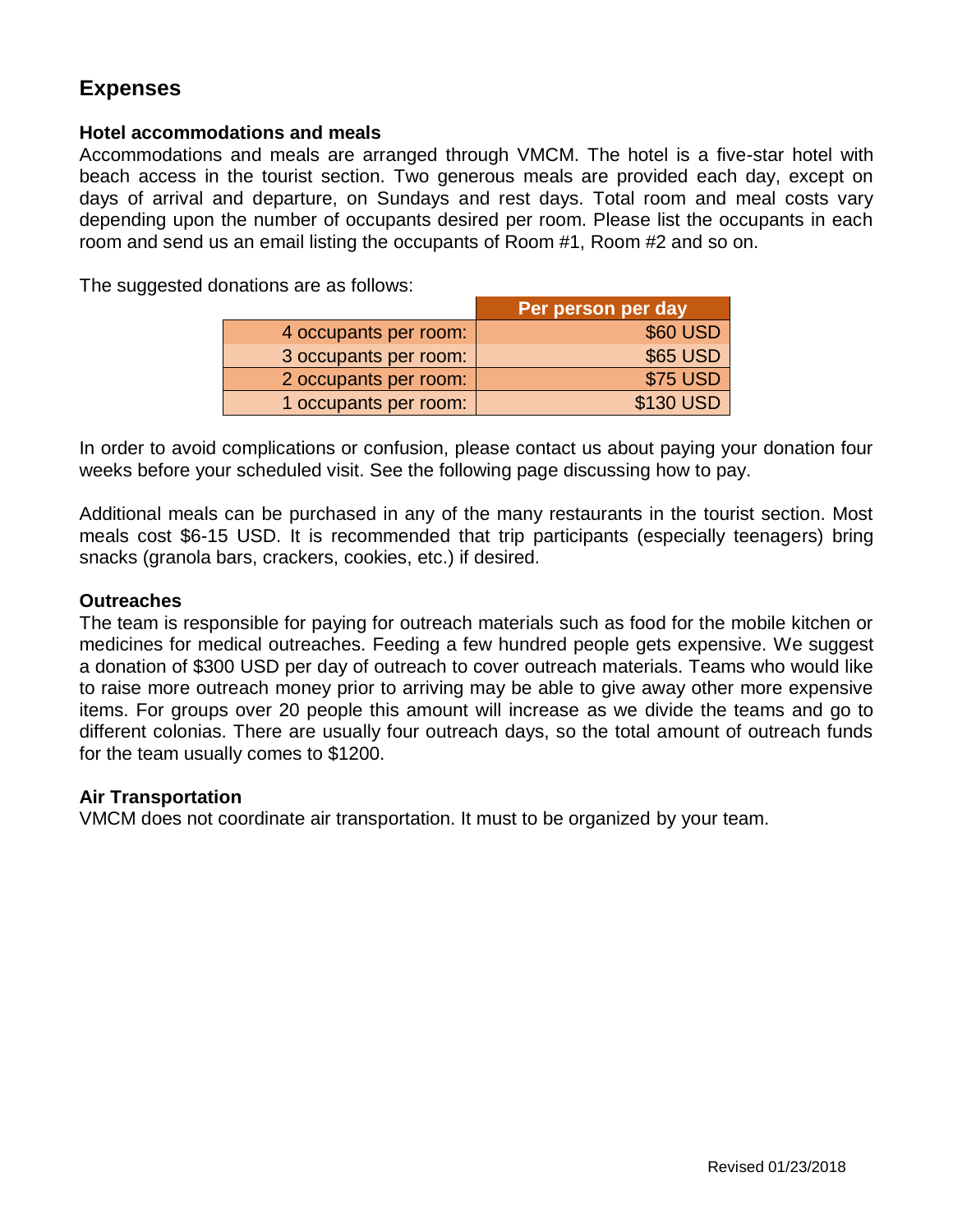# **Frequently Asked Questions**

#### *1. How long are most trips?*

Most trips are scheduled for 8 days 7 nights. It is possible to arrange longer trips.

#### *2. What is the typical group size?*

Normally between 10 and 30. Smaller and larger groups can be accommodated with advance notice.

#### 3. *When can teams come to Mazatlán?*

Teams are welcome anytime, except during August when members of the church staff are on vacation and rain prevents most outreaches. To avoid overbooking, please schedule your trip through us before you buy your plane tickets!

#### 4. *What is the weather like?*

The weather is extremely warm and humid between May and October. It is cooler and less humid during the winter months. The sun is far more direct than in the north, so sun screen and sun glasses are recommended.

#### 5. *What sort of clothing should we bring?*

Bring comfortable tennis shoes. Though T-shirts and shorts can be worn comfortably almost year-round, slacks and long sleeves may be preferable in the evenings during the winter. Also, dress pants or dresses are normally worn during Sunday church services and conferences. As members of a mission team, it is important to dress modestly and appropriately. Women should bring shorts that end close to the knee, and please no spaghetti strap tank tops.

#### 6. *Is transportation provided to and from the airport?*

Yes. We also take care of transportation during outreaches. On rest days or time off, taxis and buses are available at affordable rates.

#### 7. *What if I don't speak Spanish?*

No problem, we'll translate. When planning outreach services, dramas are especially effective.

#### 8. *Is it wise to buy goods from street or beach vendors?*

That depends on your ability to negotiate. Most prices are tremendously inflated, but vendors are almost always willing to haggle. If in doubt, ask a member of the church staff.

### 9*. Is it safe to eat the food? To drink the water?*

The food sold in restaurants in the tourist section is comparable to that found in American or Canadian restaurants. Eat well, but avoid food sold by street vendors, and be careful to thoroughly wash any fruit or fresh produce before eating it. We recommend that teams purchase sealed bottled water. Purified water is readily available in the tourist section. To be safe, pack some Pepto-Bismol or Imodium AD.